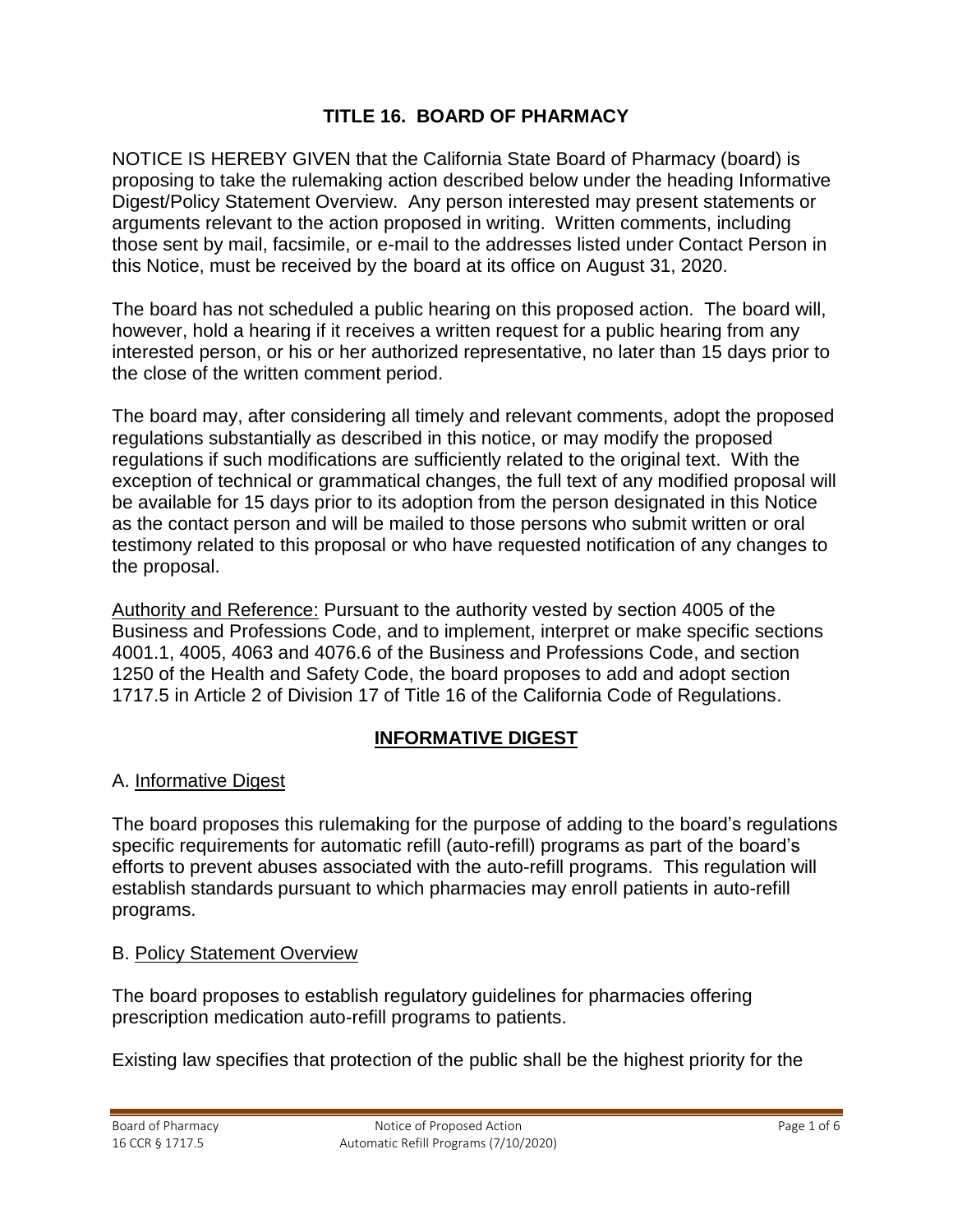board in exercising its licensing, regulatory, and disciplinary functions. Whenever the protection of the public is inconsistent with other interests sought to be promoted, the protection of the public shall be paramount. Further the board is authorized to amend rules and regulations necessary for the protection of the public pertaining to the practice of pharmacy. Pharmacy law also specifies requirements for refilling prescriptions.

Historically, a patient's prescriptions have been refilled at the request of a patient or patient's agent. Technological advancements have allowed for the creation of auto-refill programs which allow pharmacies to enroll patients in a program whereby their prescription medications are automatically refilled at regular intervals and the patient is notified when to pick up their prescriptions. Or, in cases of mail order pharmacies, the prescriptions are automatically sent to the patient. These auto-refill programs were developed to increase patient medication compliance. Most pharmacies restrict the medications that are included in the auto-refill program to maintenance and noncontrolled prescriptions.

Currently, there are no regulations specific to auto-refill programs. This regulatory proposal will specify the requirements a pharmacy must follow when offering an autorefill program. These requirements will ensure that the patients' health, safety, and general welfare are protected by establishing standards and procedures pharmacies must follow to participate and offer an auto-refill program.

## Anticipated Benefits of Proposal

Auto-refill programs encourage increased patient prescription medication compliance because patients are reminded to pick up the prescription before they run out, or in cases of mail order pharmacies, receive their prescription before they run out of medication. However, there is a negative side to the auto-refill programs that could be harmful to the patient. Often, medications are automatically refilled by the auto-refill program without the patient's knowledge. The patient is notified a prescription is ready to be picked up. In some cases, the patient is unaware of what medication is refilled but assumes that the medication is needed which may result in patients taking multiple forms of the same medication (e.g. different doses) or taking discontinued medications.

This proposal will address the negative consequences of unregulated auto-refill programs by establishing notification and authorization requirements which will ensure patients are informed of their enrollment in the auto-refill program. This will decrease unintended ingestion of discontinued or duplicative medication and decrease overall patient harm resulting in overall improved health for Californians.

The regulatory proposal benefits the state's environment because the proposed regulation will decrease the amount of medications patients receive that they did not request. By reducing the amount of unwanted medication, it will reduce unnecessary medical costs associated with medications that will not be taken but rather must be appropriately destroyed.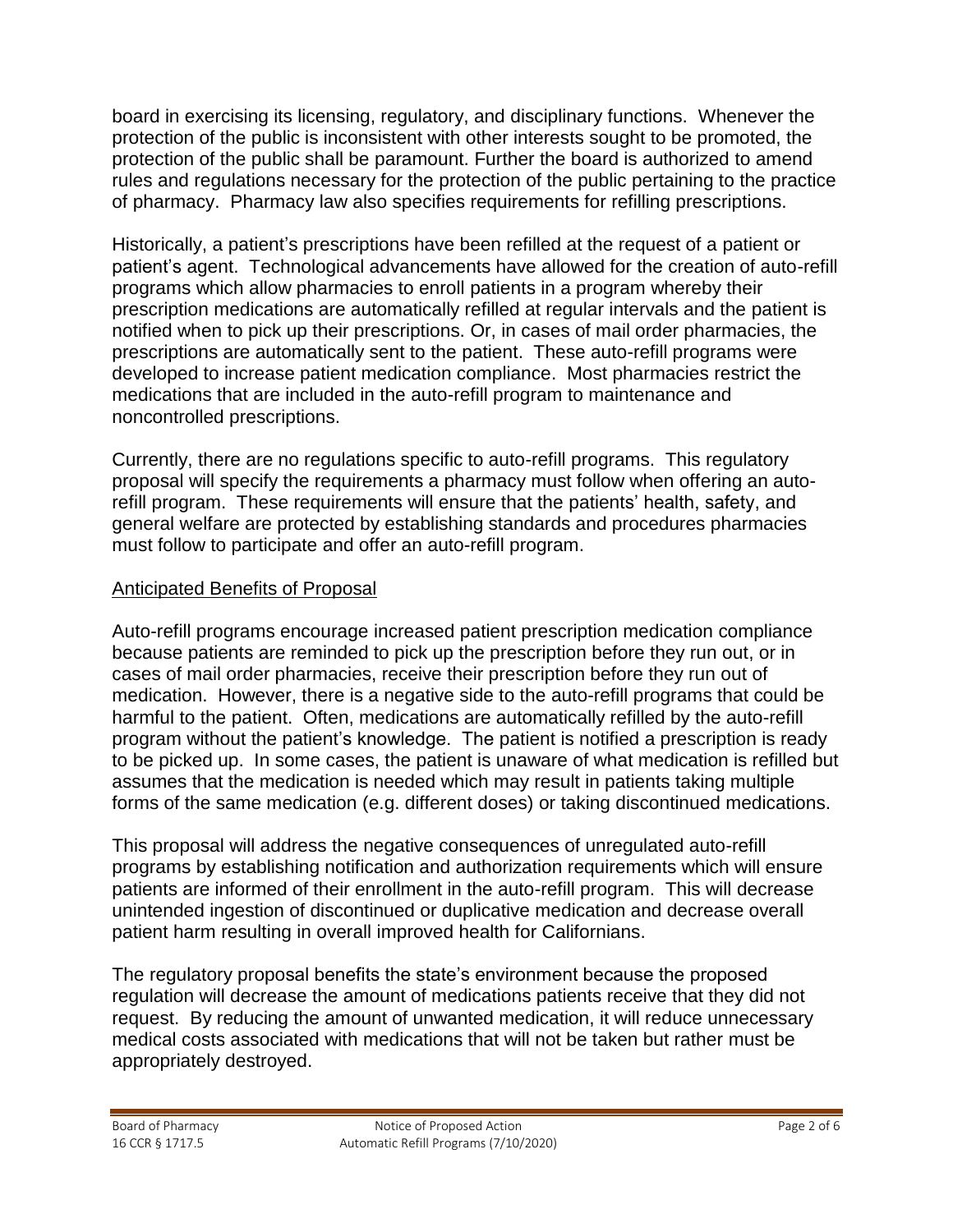# C. Consistency and Compatibility with Existing State Regulations

During the process of developing these regulations, the board has conducted a search of any similar regulations on this topic and has concluded that these regulations are neither inconsistent nor incompatible with existing state regulations.

### **FISCAL IMPACT ESTIMATES**

Fiscal Impact on Public Agencies Including Costs/Savings to State Agencies or Costs/Savings in Federal Funding to the State: None

Nondiscretionary Costs/Savings to Local Agencies: None

Local Mandate: None

Cost to Any Local Agency or School District for Which Government Code Sections 17500 – 17630 Require Reimbursement: None

#### Business Impact:

The board made an initial determination that the proposed regulatory action would have no significant statewide adverse economic impact directly affecting businesses and/or employees, including the ability of California businesses to compete with businesses in other states. The following types of businesses would be affected by this regulation: resident and nonresident pharmacies that have auto-refill programs.

#### Cost Impact on Representative Private Person or Business:

The board made an initial determination that the proposed regulatory action would have no significant cost impact on representative private persons or businesses.

For those pharmacies opting to use electronic records of a patient/patient's agent's enrollment in an auto-refill program, there may be minor programming costs to update current pharmacy software. However, the pharmacy may also keep a written documentation to reduce costs.

Effect on Housing Costs: None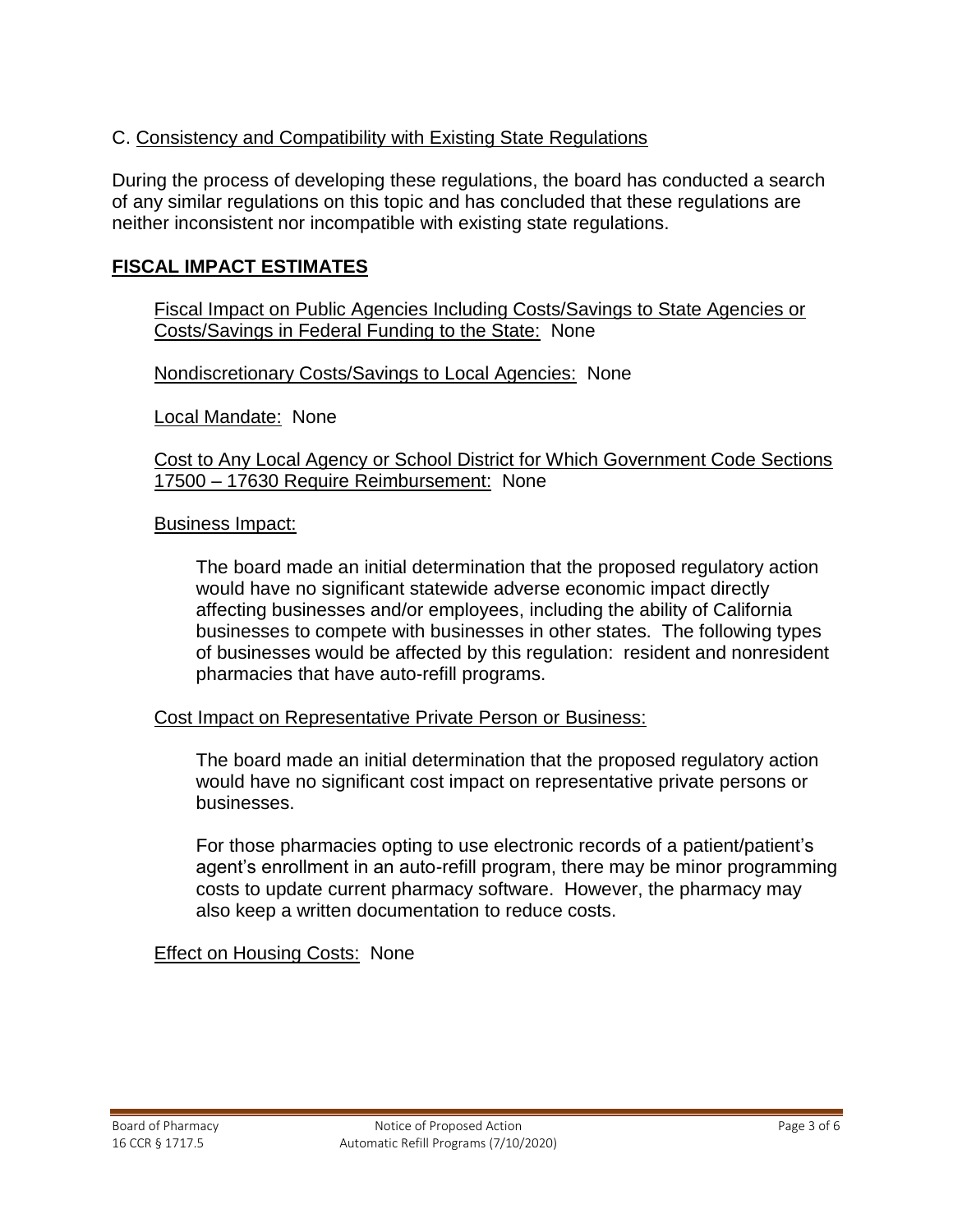# **EFFECT ON SMALL BUSINESS:**

The proposed regulations may affect small business. While the board does not have nor does it maintain data to define if any of its licensees are a "small business" as defined in Government Code section 11342.610, the board made an initial determination that the proposed regulatory action would not have a significant adverse economic impact directly affecting small businesses.

The board provides licensure to approximately 7,200 resident and nonresident licensed pharmacies that may be impacted by the proposed regulation.

## **RESULTS OF ECONOMIC IMPACT ASSESSMENT/ANALYSIS:**

#### Impact on Jobs/New Businesses:

The board concludes that it is:

- (1) Unlikely that the proposal will create or eliminate any jobs within California;
- (2) Unlikely that the proposal will create new, or eliminate existing, businesses in California; and
- (3) Unlikely that the proposal will expand businesses currently doing business within the state.

The board has determined that this regulatory proposal will not have an impact on the creation of jobs or new businesses, or the elimination of jobs or existing businesses, or the expansion of businesses in the State of California.

This proposal adds requirements for a pharmacy offering an auto-refill program. These new administrative requirements are minimal additions to existing business practices. The board has determined these additional duties are absorbable without impacting jobs or businesses in California. Additionally, this determination is supported by the absence of public testimony during public meetings where this proposal has been discussed, during the April 18, 2017, enforcement committee meeting and the May 3-4, 2017, public board meeting.

This regulatory proposal does not affect worker safety because it is not relevant to worker safety as these changes are administrative duties required to offer an auto-refill program at a licensed pharmacy.

The board already ensures compliance with the statutory requirements made specific by the proposed regulations through its inspection and enforcement programs. Any additional workload and costs are anticipated to be minor and absorbable within existing resources.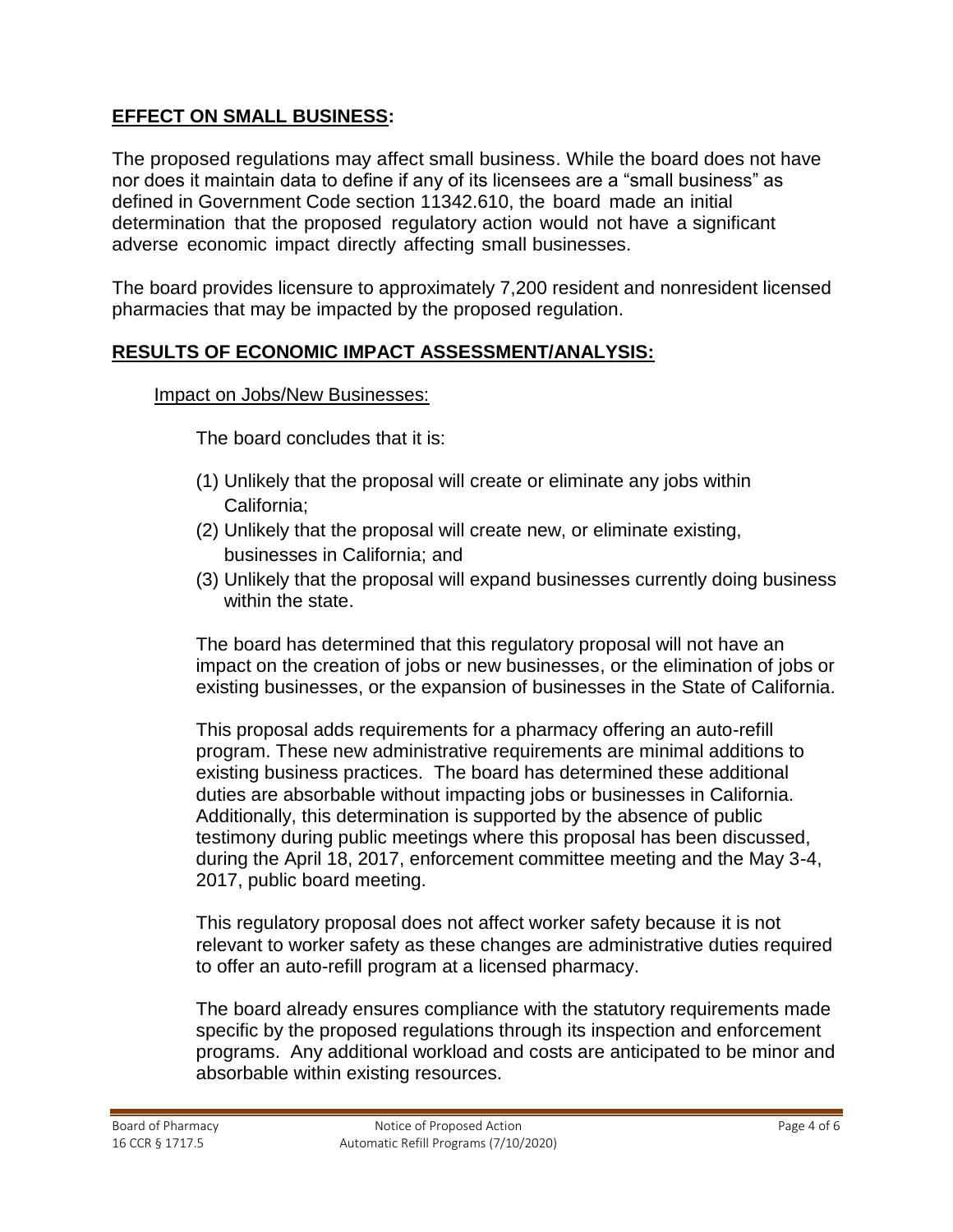### Benefits of the Regulation:

This regulatory proposal will benefit the health and welfare of California residents and the state's environment. Ensuring that there are requirements a pharmacy must meet to offer an auto-refill program will better protect patients and the environment by eliminating the dispensing of unwanted or unneeded medications.

When a patient's prescriptions are automatically refilled without their knowledge or consent, the patient may suffer harm by taking discontinued, duplicative, or unnecessary medication that could adversely interact with another prescribed medication. Additionally, when unnecessary medications are dispensed to the patient, there is an increase in the amount of unused pharmaceutical waste that must be disposed. When these medications are dispensed, it can result in fraudulent billing for prescriptions not needed or used by the patient. Finally, by reducing the amount of unwanted medication, it will reduce unnecessary medical costs associated with medications that will not be taken but rather destroyed.

# **CONSIDERATION OF ALTERNATIVES**

The board must determine that no reasonable alternative it considered to the regulation or that has otherwise been identified and brought to its attention would either be more effective in carrying out the purpose for which the action is proposed, would be as effective and less burdensome to affected private persons than the proposal described in this Notice, or would be more cost effective to affected private persons and equally effective in implementing the statutory policy or other provision of law.

Any interested person may present statements or arguments in writing relevant to the above determinations during the written comment period at the address listed for the Contact Person.

# **INITIAL STATEMENT OF REASONS AND INFORMATION**

The Board of Pharmacy has prepared an initial statement of the reasons for the proposed action and has available all the information upon which the proposal is based.